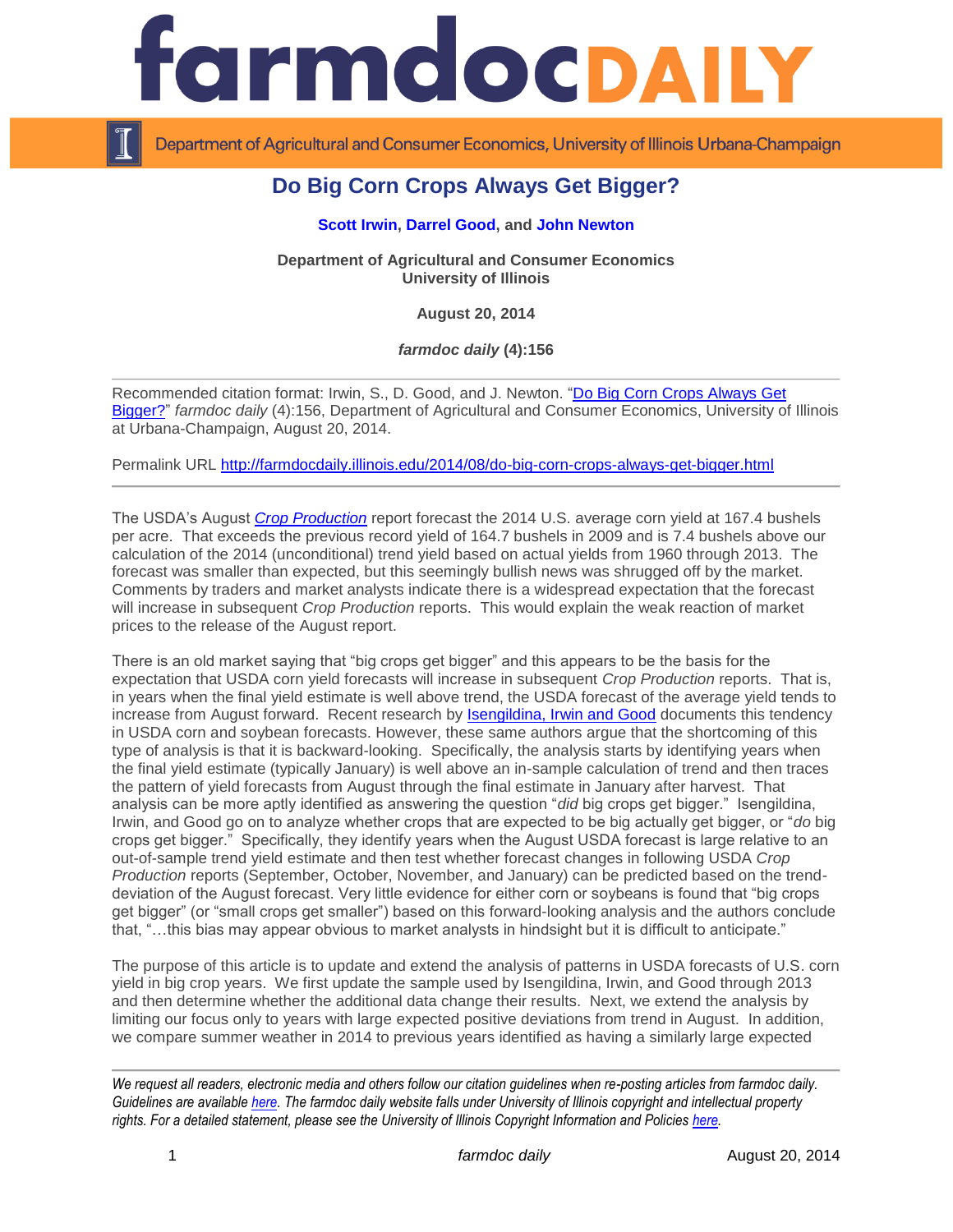trend deviation and look for other statistical clues that might be helpful in projecting future changes to USDA corn yield forecasts. The analysis should provide an objective basis for forming expectations about changes in yield forecasts this year based on what is known in August.

We begin by calculating the deviation from August USDA corn yield forecasts from the out-of sample trend yield for each year over 1970-2013 using the same procedure as Isengildina, Irwin, and Good. Outof sample trend yield is calculated based on actual U.S. average yield (January estimate) from 1960 through the year prior to the current year. For example, the 1970 trend yield is estimated based on 1960- 1969, the 1971 trend yield is based on 1960-1970, and so on. The magnitude of deviations can be calculated as bushels or as percentages. We then compute for each year the change in the USDA corn yield forecast from August through the January estimate (this "final" estimate was actually released in December in the early part of the period). The changes can also be computed as bushels or percentages. With an R2 of zero, there is a total lack of relationship between the two variables in bushel terms (Figure 1). A similar lack of correlation is found if the analysis is repeated in percentages.



Clearly, adding recent years to the sample does not alter the findings of Isengildina, Irwin, and Good that the deviation of the August USDA corn yield forecast from trend does not predict subsequent changes in USDA corn yield forecasts. However, there are some notable outliers (1988, 2012) that could influence the results and a significant relationship in years with large positive trend deviations could be masked by the large overall variability in the sample. So, we next identify the 10 years over 1970-2013 when the August USDA yield forecast had the largest positive deviations from the calculation of out-of sample trend yield for that year. In this instance, the same 10 years are identified as having the largest positive deviations whether the deviation is denominated in bushels or percentages, although the rank ordering of the years varies for the two calculations.

The relevant yield data for the identified 10 years of large August forecast trend deviations are presented in Table 1. That data consist of the magnitude of the deviation of the USDA August corn yield forecast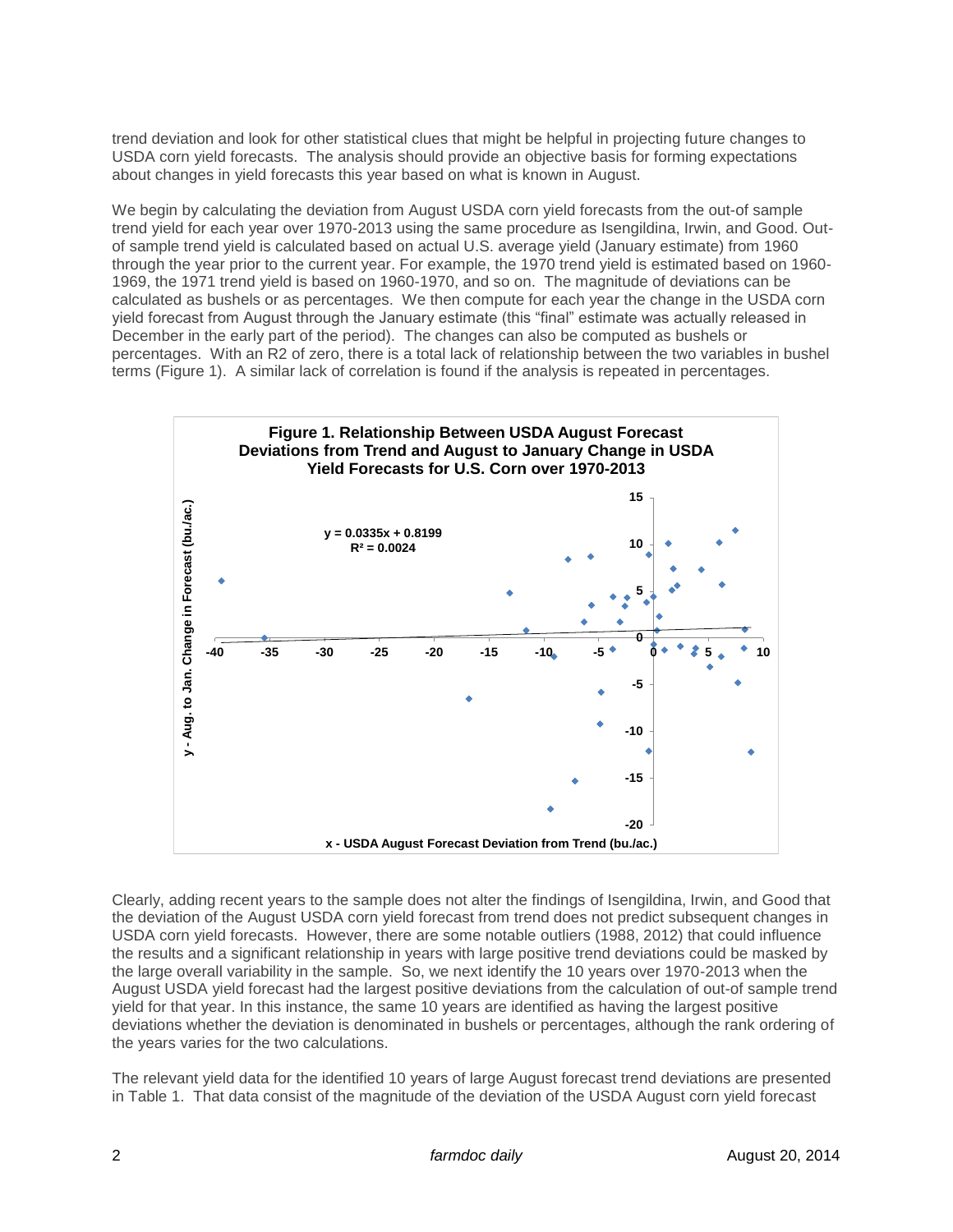from out-of-sample trend yield, the monthly USDA corn yield forecasts, the January USDA corn yield estimate, and a calculation of the monthly and total change in the USDA yield forecasts through the forecast cycle for each year. The deviations of the August yield forecast from trend yield ranged from 4.4 bushels to 8.9 bushels and averaged 6.9 bushels, close to the 2014 deviation of 7.4 bushels (167.4 – 160.0). But, contrary to the expectation that big crops get bigger, the January yield estimate in those 10 years was above the August forecast in only five years. The positive differences (rising forecasts) ranged from 0.9 to 11.5 bushels and averaged 7.1 bushels. The differences in the five years when the January estimate was below the August forecast ranged from -1.1 to -12.2 bushels and averaged -4.6 bushels. So, there are years with large expected positive deviations from trend associated with large subsequent upward revisions in USDA corn yield forecasts (e.g., 1979, 1994, 2004), but there are just as many years with large expected positive trend deviations and subsequent large downward revisions in yield forecasts (e.g., 2000, 2006, 2010). This has important implications for interpreting the USDA's August 2014 forecast of 167.4 bushels. As noted above, the out-of-sample trend deviation for this forecast is 7.4 bushels, near the middle of the range of large positive trend deviations. Our analysis indicates there is an equal chance that subsequent revisions to this forecast will be upward or downward. The widely-held view that USDA corn yield forecasts will rise in the future is equivalent to arguing that 2014 is the same type of year as a 1979, 1994, or 2004, instead of a 2000, 2006, or 2010. This may turn out to be true, but the historical record indicates such statements are not justified based simply on the size of the August 2014 forecast relative to trend.

|                               | 1979                   | 1982  | 1986   | 1987   | 1994  | 2000   | 2004  | 2006   | 2009   | 2010    |
|-------------------------------|------------------------|-------|--------|--------|-------|--------|-------|--------|--------|---------|
|                               | ---bushels per acre--- |       |        |        |       |        |       |        |        |         |
| <b>Trend Deviation</b>        | 4.4                    | 8.3   | 8.3    | 6.2    | 6.0   | 7.7    | 7.5   | 5.1    | 6.2    | 8.9     |
| <b>USDA Yield Forecasts</b>   |                        |       |        |        |       |        |       |        |        |         |
| August                        | 102.1                  | 113.9 | 120.4  | 121.4  | 128.4 | 141.9  | 148.9 | 152.2  | 159.5  | 165.0   |
| September                     | 104.6                  | 113.9 | 119.7  | 119.9  | 129.0 | 141.8  | 149.4 | 154.7  | 161.9  | 162.5   |
| October                       | 106.4                  | 114.2 | 119.2  | 119.9  | 133.8 | 139.6  | 158.4 | 153.5  | 164.2  | 155.8   |
| November                      | 109.2                  | 114.2 | 119.3  | 120.3  | 138.4 | 137.7  | 160.2 | 151.2  | 162.9  | 154.3   |
| January Estimate              | 109.4                  | 114.8 | 119.3  | 119.4  | 138.6 | 137.1  | 160.4 | 149.1  | 165.2  | 152.8   |
| Change in USDA Yield Forecast |                        |       |        |        |       |        |       |        |        |         |
| <b>August to September</b>    | 2.5                    | 0.0   | $-0.7$ | $-1.5$ | 0.6   | $-0.1$ | 0.5   | 2.5    | 2.4    | $-2.5$  |
| September to October          | 1.8                    | 0.3   | $-0.5$ | 0.0    | 4.8   | $-2.2$ | 9.0   | $-1.2$ | 2.3    | $-6.7$  |
| October to November           | 2.8                    | 0.0   | 0.1    | 0.4    | 4.6   | $-1.9$ | 1.8   | $-2.3$ | $-1.3$ | $-1.5$  |
| November to January           | 0.2                    | 0.6   | 0.0    | $-0.9$ | 0.2   | $-0.6$ | 0.2   | $-2.1$ | 2.3    | $-1.5$  |
| August to January             | 7.3                    | 0.9   | $-1.1$ | $-2.0$ | 10.2  | $-4.8$ | 11.5  | $-3.1$ | 5.7    | $-12.2$ |

| Table 1. Years with Ten Largest Positive Deviations from Trend Yield in August and USDA Yield Estimates for U.S. Corn over |
|----------------------------------------------------------------------------------------------------------------------------|
| 1970-2013                                                                                                                  |

While the August forecast deviation from trend is not helpful in predicting USDA yield forecast changes, this does not eliminate the possibility that conditioning on other information might allow one to better characterize which type of year 2014 represents. One obvious source of conditioning information is summer weather. In a recent article [\(farmdoc daily, July 9, 2014\)](http://farmdocdaily.illinois.edu/2014/07/2014-us-average-corn-yield-big-or-really-big.html), we examined weather and corn yields in years of large positive trend deviations. The analysis showed that June weather conditions in Illinois, Indiana, and Iowa in 2014 were not consistent with previous years of very high U.S. average corn yields. Specifically, June was wetter and warmer than the previous six years with the highest positive yield deviation from trend. Not surprisingly, those six years included the five years identified here when the August USDA corn yield forecast was well above out-of-sample trend and also increased by January (1972 was included in the earlier analysis, but is not here because the earlier analysis was based on insample trend estimates).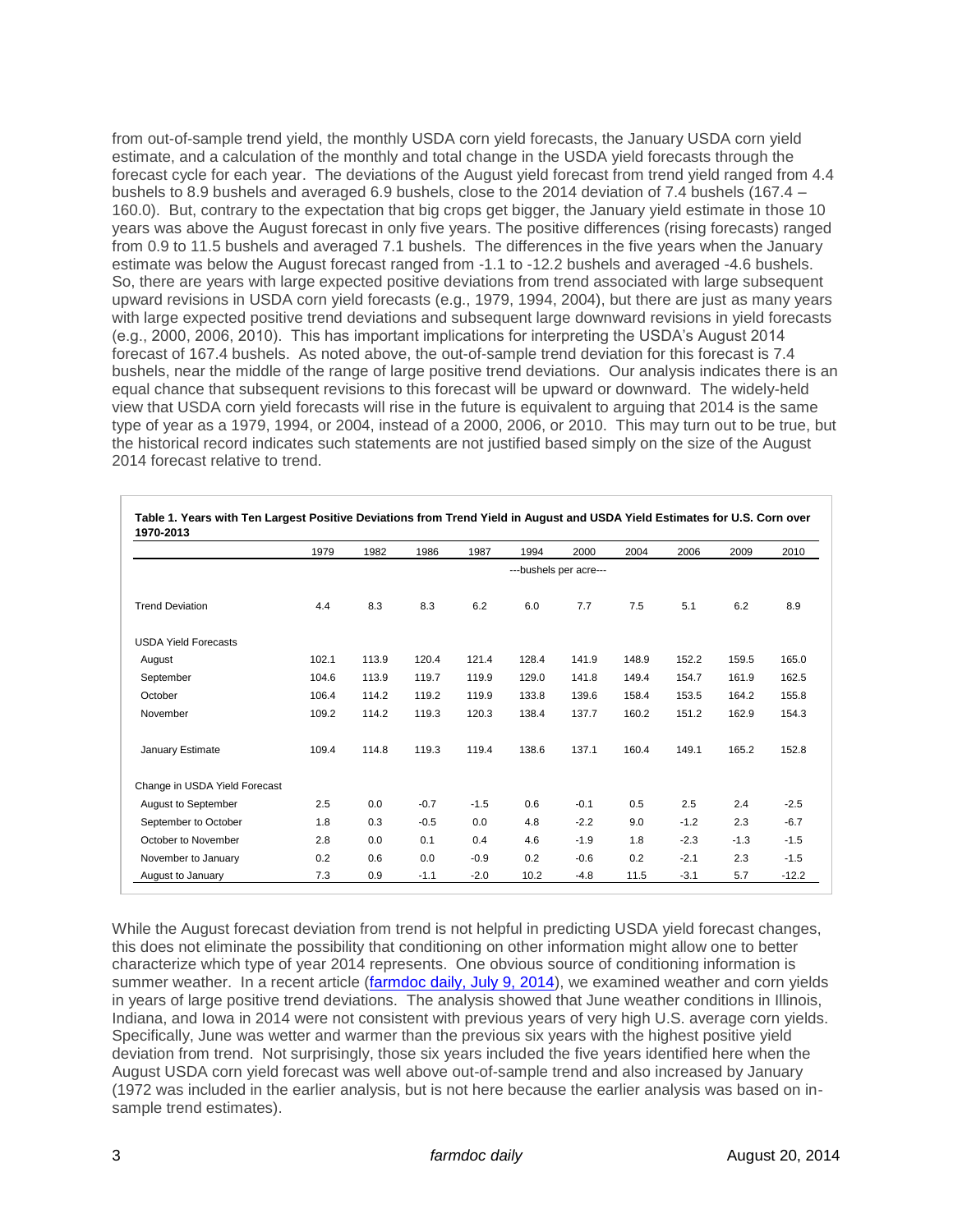Table 2 updates our previous analysis by adding July weather in Illinois, Indiana, and Iowa this year. We compare June and July 2014 weather to the five high-yielding years included in the current analysis. June this year was wetter and warmer and July was drier and cooler than those previous five years. The dryness in July this year was particularly notable, as it fell 1.5 inches short of the average in other high yielding years when the USDA yield forecast increased by a notable amount. It remains to be seen whether this precipitation deficit was offset by cool July temperatures. August weather in Illinois, Indiana, and Iowa in the five previous very high yielding years was consistently wetter and cooler than the longterm average. Average precipitation and temperatures for August this year are obviously not yet known. The first half of the month was cooler than average, with temperatures moving well above average during the third week of the month. Temperatures are expected to moderate as the month ends, likely resulting in slightly below average temperatures for the month. Precipitation in August has been moderately above normal and is expected to continue this way. Overall, the picture that emerges from this examination of key weather variables is that 2014 does not uniformly match weather patterns in previous high-yielding years when USDA yield forecasts increased. Compared to other high-yielding years, June precipitation this year was substantially higher, July precipitation was substantially lower, and it appears that August temperature will be higher as well. The bottom-line is that the summer weather pattern in 2014 is not a close analog to summer weather in other high-yielding years (e.g., 1979, 1994, or 2004) when USDA corn yield estimates rose substantially after August. The fairly unique weather in the summer of 2014 does not appear to point towards either upward or downward changes in the USDA corn yield forecast.

| Year                  |                 |               | June          |               | July          | August        |               |  |
|-----------------------|-----------------|---------------|---------------|---------------|---------------|---------------|---------------|--|
|                       | State           | Precipitation | Temperature   | Precipitation | Temperature   | Precipitation | Temperature   |  |
|                       |                 | ---inches---  | ---degrees--- | ---inches---  | ---degrees--- | ---inches---  | ---degrees--- |  |
| 2014                  | <b>Illinois</b> | 6.6           | 72.9          | 3.2           | 70.4          | <b>NA</b>     | <b>NA</b>     |  |
|                       | Indiana         | 5.8           | 72.8          | 3.4           | 69.2          | <b>NA</b>     | <b>NA</b>     |  |
|                       | lowa            | 9.3           | 70.2          | 3.2           | 68.9          | <b>NA</b>     | <b>NA</b>     |  |
| Three-State Avg.      |                 | 7.2           | 72.0          | 3.2           | 69.5          | <b>NA</b>     | <b>NA</b>     |  |
| Five-Year Avg. (1979, | <b>Illinois</b> | 3.8           | 70.9          | 4.6           | 73.2          | 4.3           | 70.6          |  |
| 1982, 1994, 2004,     | Indiana         | 4.4           | 70.1          | 4.9           | 72.3          | 4.4           | 70.0          |  |
| 2009)                 | lowa            | 4.5           | 68.1          | 4.7           | 71.1          | 5.0           | 68.9          |  |
| Three-State Avg.      |                 | 4.1           | 69.5          | 4.7           | 72.2          | 4.6           | 69.8          |  |
| 1960-2013 Avg.        |                 | 4.4           | 70.6          | 4.1           | 74.5          | 3.7           | 72.3          |  |

**Table 2. Summer 2014 Weather Conditions in Illinois, Indiana, and Iowa Compared to Previous Years of Large Positive Deviations** 

The analysis so far highlights just how difficult it is to anticipate future changes in USDA corn yield forecasts. However, returning to Table 1, there is an intriguing pattern in the yield forecasts. Specifically, the direction of the change from the August forecast to the January estimate tends to be signaled in the September yield forecast. In four of the five high-yielding years when the January estimate exceeded the August forecast, the September forecast was above the August forecast. The September forecast was unchanged from the August forecast in one year. Similarly, in four of the five high-yielding years when the January estimate was below the August forecast, the September forecast was below the August forecast. The September forecast was above the August forecast in one year when the January estimate was below the August forecast. While the direction of change in the yield forecast from August to January tends to be signaled in September, the magnitude of the change was not. Finally, we should emphasize this signal does not provide evidence that big crops get bigger; only that in years with large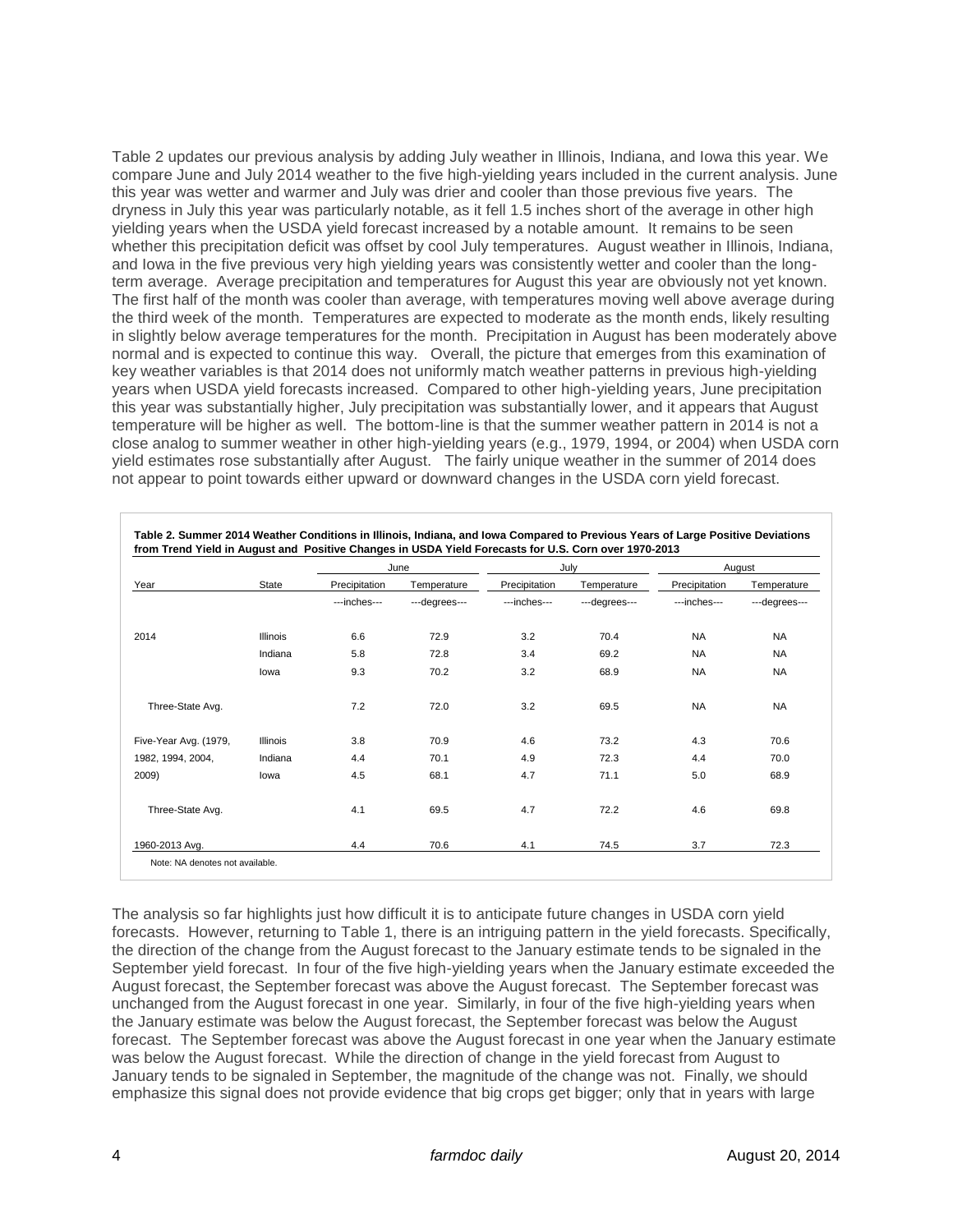positive trend deviations the ultimate sign of the August-January change is predicted by the sign of the August-September change.

This evidence does suggest that the USDA's upcoming September 2014 yield forecast should be a good indicator of whether the January yield estimate will be above or below the August forecast this year. It would certainly be useful, however, to have some earlier indication of the direction of change in either (or both) the September forecast or the January estimate. To a large extent, the USDA's August yield forecast (at least the objective yield forecast portion of the overall forecast) incorporates the assumption of normal weather conditions for the remainder of the growing season. Crop weather models clearly reveal that August weather conditions have an important influence on the corn yield outcome. That relationship leads to the expectation that deviations in August weather conditions from average conditions might explain the change in the yield forecast from August to September and/or January. For this reason, we examine the correlation between August weather conditions in Illinois, Indiana, and Iowa and the change in the U.S. corn yield forecasts by the USDA. The relationship between the deviation in actual August precipitation from average August precipitation and the change in the corn yield forecast from August to September for all years from 1970 through 2013 was examined. The same relationship for just the 10 years identified here with large August yield forecasts was also examined. The analysis was repeated for both all years and the 10 years with large August yield forecasts based on the change in the yield forecast from August to January. The results revealed little relationship between precipitation deviations from average and changes in U.S. corn yield forecasts.

The previous analysis described for August precipitation deviations from average was repeated for temperature. For all years from 1970 through 2013, a small negative relationship was found between August temperature deviations from average and the change in the yield forecast from August to September (Figure 2). A stronger relationship was found between August temperature deviations and the change in the yield forecast from August to January (Figure 3). Finally, a generally consistent and strong relationship was found between August temperature deviations from average and the change in the yield forecast from August to January in the 10 years with large August yield forecasts relative to trend (Figure 4). The temperature deviations explained a surprisingly large 67 percent of the August-January change in the yield forecasts. August temperatures clearly tend to influence the direction and magnitude of changes in corn yield forecasts from August forward, but, interestingly, the influence is not fully captured in the September forecast. While the results of the August temperature/yield change analysis in Figure 4 need to be tempered by the small number of observations, the results are enlightening. This analysis suggests that cool weather in August (at least 2.5 degrees below average) is a key contributor in highyielding years to larger estimates in January compared to the August forecasts. As noted earlier, August temperatures this year are expected to be only slightly below average, which provides one more indicator that the USDA August forecast may not rise from 167.4 bushels.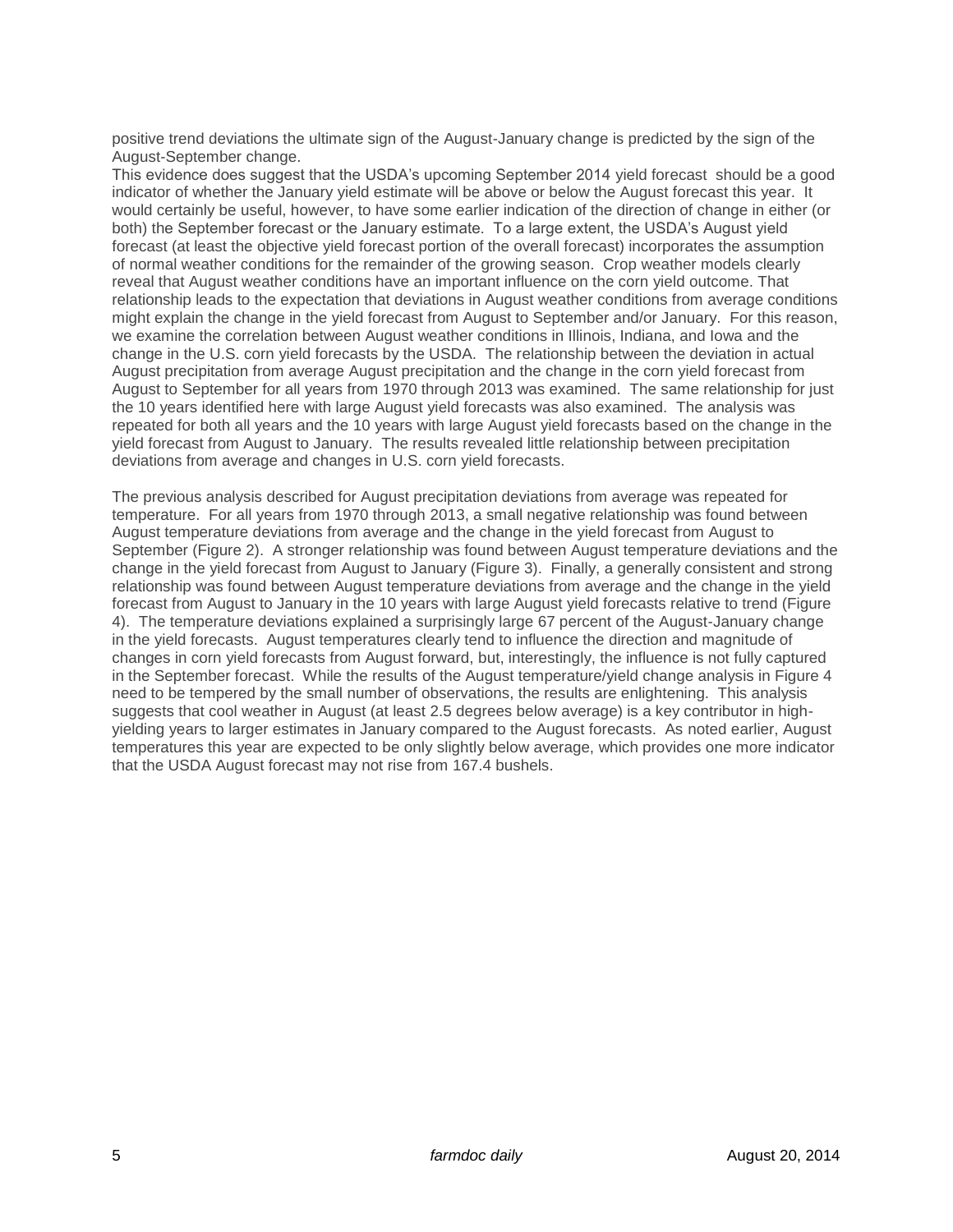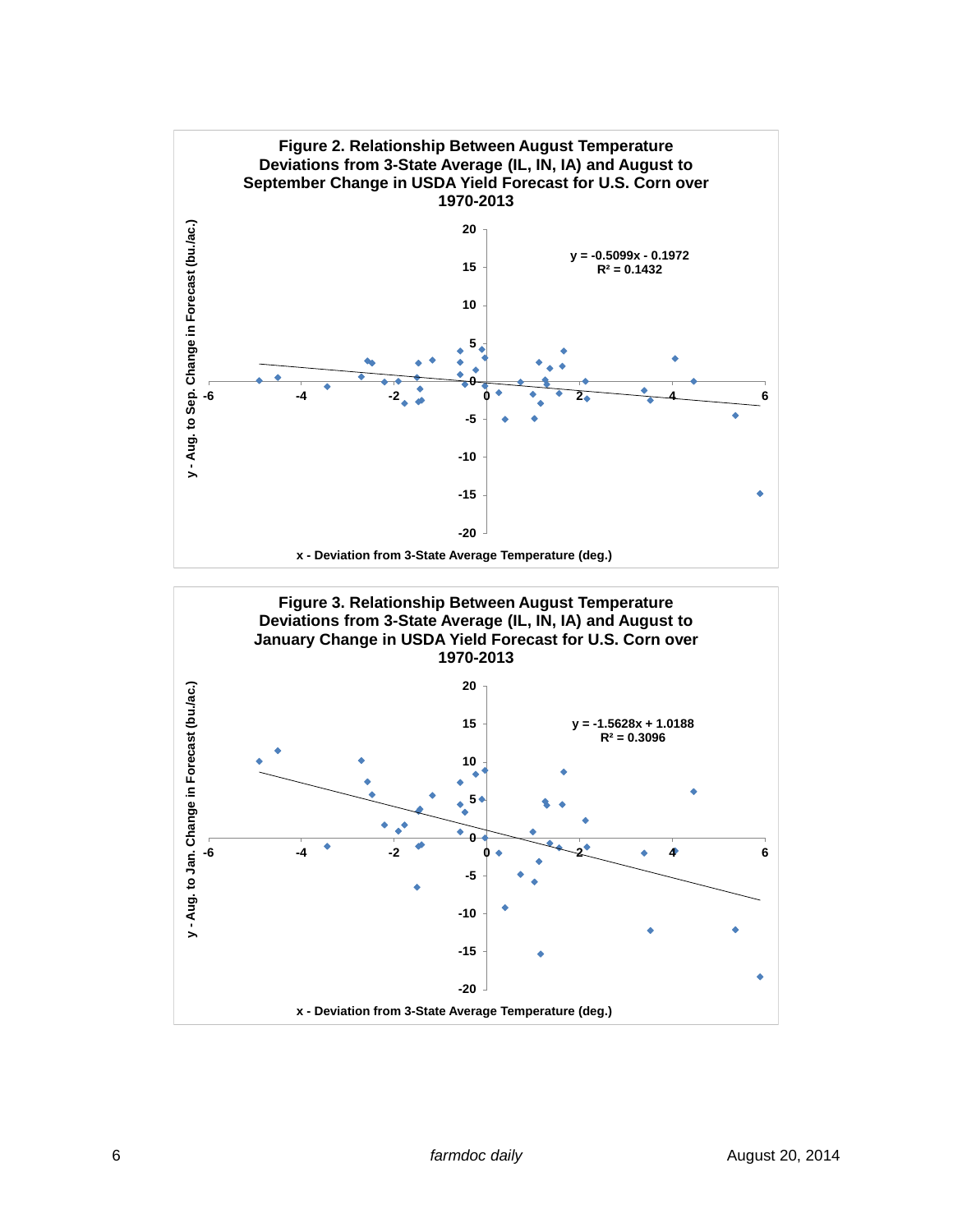![](_page_6_Figure_0.jpeg)

## **Implications**

The final USDA estimate of the 2014 U.S. corn yield will have obvious implications for corn prices for an extended period. History suggests that the September forecast will give some indication of the direction of change in yield forecasts from August to January, but will not provide much insight on the possible magnitude of change. Many analysts are on record anticipating that the final yield estimate will be well above the August forecast of 167.4 bushels and it appears that the corn market is trading a much higher yield. Much of the expected yield increase is based on the concept that "big crops get bigger," with support also coming from relatively high crop condition ratings late in the season. The analysis in this article, however, reveals that 1) historically, not all big crops get bigger, 2) weather conditions through July were not completely consistent with an average corn yield that has one of the highest positive deviations from trend, and 3) average August temperatures this year may not be consistent with a large increase in the USDA yield forecast from August to January. These results do not imply that the U.S. average corn yield this year will not be large and will not increase, only that such outcomes would be highly unique given the nature of the growing season.

## **References**

NASS/USDA. *Crop Production*. Released August 12, 2014, accessed August 20, 2014. <http://usda.mannlib.cornell.edu/MannUsda/viewDocumentInfo.do?documentID=1046>

Irwin, S. and D. Good. ["The 2014 U.S. Average Soybean Yield: Headed for a New Record?"](http://farmdocdaily.illinois.edu/2014/07/2014-us-average-soybean-yield.html) *farmdoc daily* (4):137, Department of Agricultural and Consumer Economics, University of Illinois at Urbana-Champaign, July 23, 2014.

Irwin, S. and D. Good. ["The 2014 U.S. Average Corn Yield: Big or Really Big?"](http://farmdocdaily.illinois.edu/2014/07/2014-us-average-corn-yield-big-or-really-big.html) *farmdoc daily* (4):127, Department of Agricultural and Consumer Economics, University of Illinois at Urbana-Champaign, July 9, 2014.